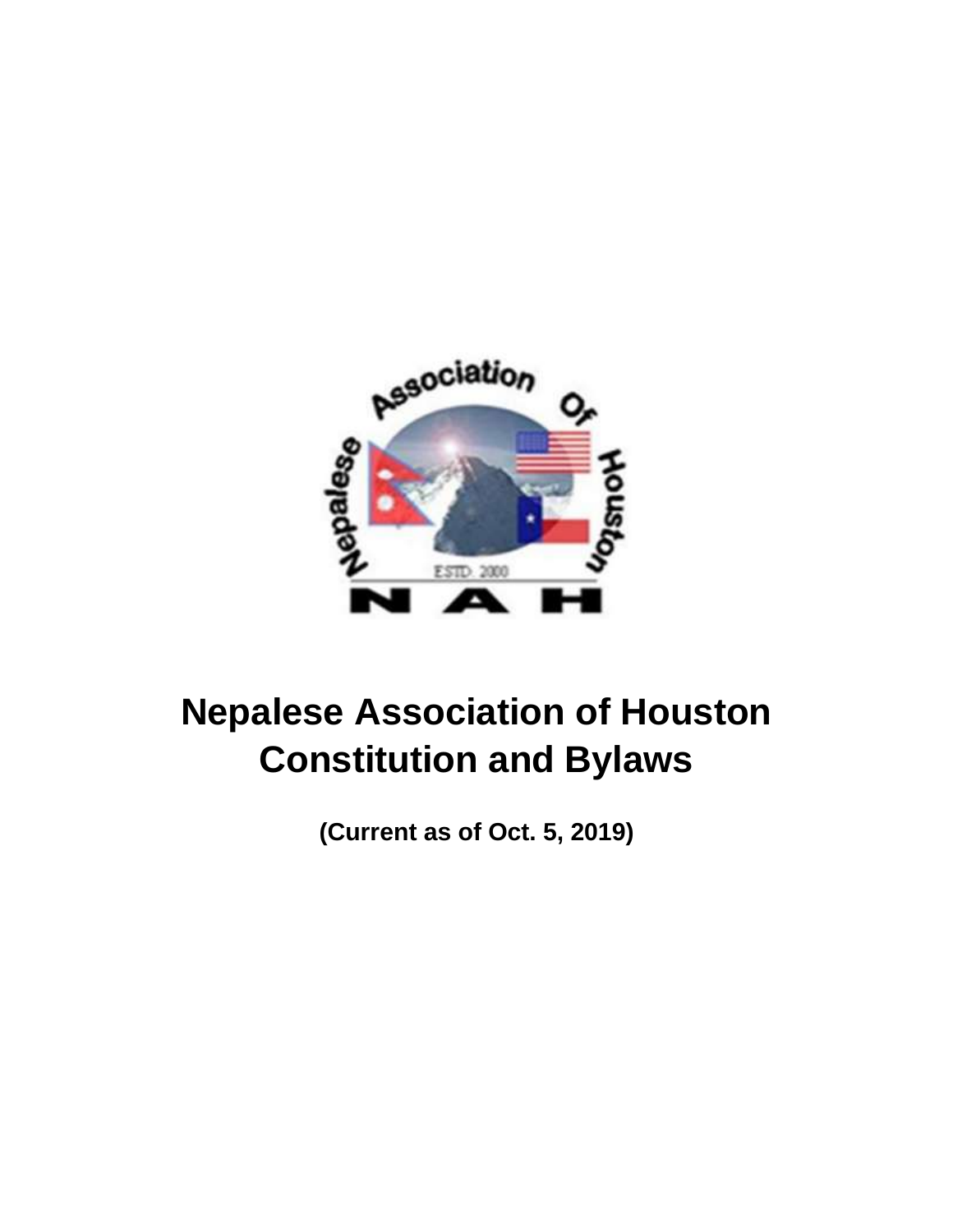## **Table of Contents**

| Article VII. Eligibility Requirements for Executive Committee Candidacy  7 |  |
|----------------------------------------------------------------------------|--|
|                                                                            |  |
|                                                                            |  |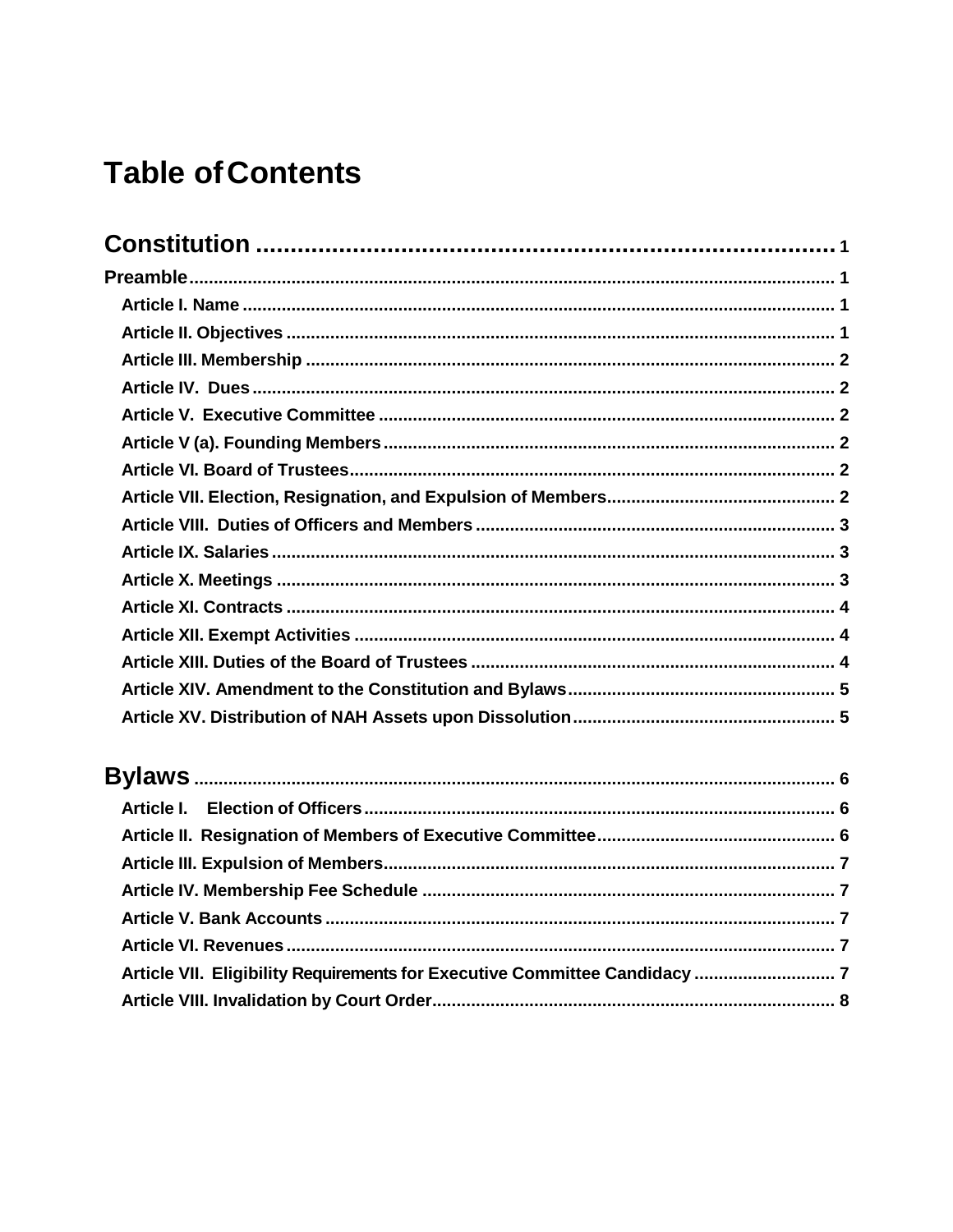### <span id="page-2-0"></span>**CONSTITUTION AND BYLAWS OF THE NEPALESE ASSOCIATION OF HOUSTON, HOUSTON, TEXAS, U.S.A.**

## **Preamble**

<span id="page-2-1"></span>We the people of Nepalese origin residing in the Greater Houston Area of Texas, U.S.A., in order to come together in a congenial environment of friendship, mutual understanding, cooperation and respect, and help each other at the time of need, while promoting our rich cultural heritage as well as providing support to the people of Nepal, as and when possible, do ordain and establish this Constitution and Bylaws for the Nepalese Association of Houston.

## **Constitution**

<span id="page-2-2"></span>

| Article I.           | <b>Name</b>                                            |
|----------------------|--------------------------------------------------------|
| Article II.          | <b>Objectives</b>                                      |
| <b>Article III.</b>  | <b>Membership</b>                                      |
| <b>Article IV.</b>   | <b>Dues</b>                                            |
| Article V.           | <b>Executive Committee</b>                             |
|                      | Article V(a). Founding Members                         |
| <b>Article VI.</b>   | <b>Board of Trustees</b>                               |
| <b>Article VII.</b>  | <b>Election, Resignation, and Expulsion of Members</b> |
| <b>Article VIII.</b> | <b>Duties of Officers and Members</b>                  |
| <b>Article IX.</b>   | <b>Salaries</b>                                        |
| Article X.           | <b>Meetings</b>                                        |
| <b>Article XI.</b>   | <b>Contracts</b>                                       |
| <b>Article XII.</b>  | <b>Exempt Activities</b>                               |
| <b>Article XIII.</b> | Duties of the Board of Trustees                        |
| <b>Article XIV.</b>  | <b>Amendment to the Constitution and Bylaws</b>        |
| <b>Article XV.</b>   | Distribution of NAH Assets upon Dissolution            |
|                      |                                                        |

#### **Article I. Name**

SECTION 1. This non-profit organization shall be called "NEPALESE ASSOCIATION OF HOUSTON," hereinafter referred to as NAH.

SECTION 2. The headquarters shall be at 6776 Southwest Freeway, Suite 450, Houston, Texas 77074, U.S.A.

#### <span id="page-2-3"></span>**Article II. Objectives**

SECTION 1. The objectives of this social organization shall be to bring together the community in Houston and surrounding areas interested in Nepalese culture, in order to preserve and promote cultural, educational, social, and humanitarian activities with the sole aim of "service to humanity."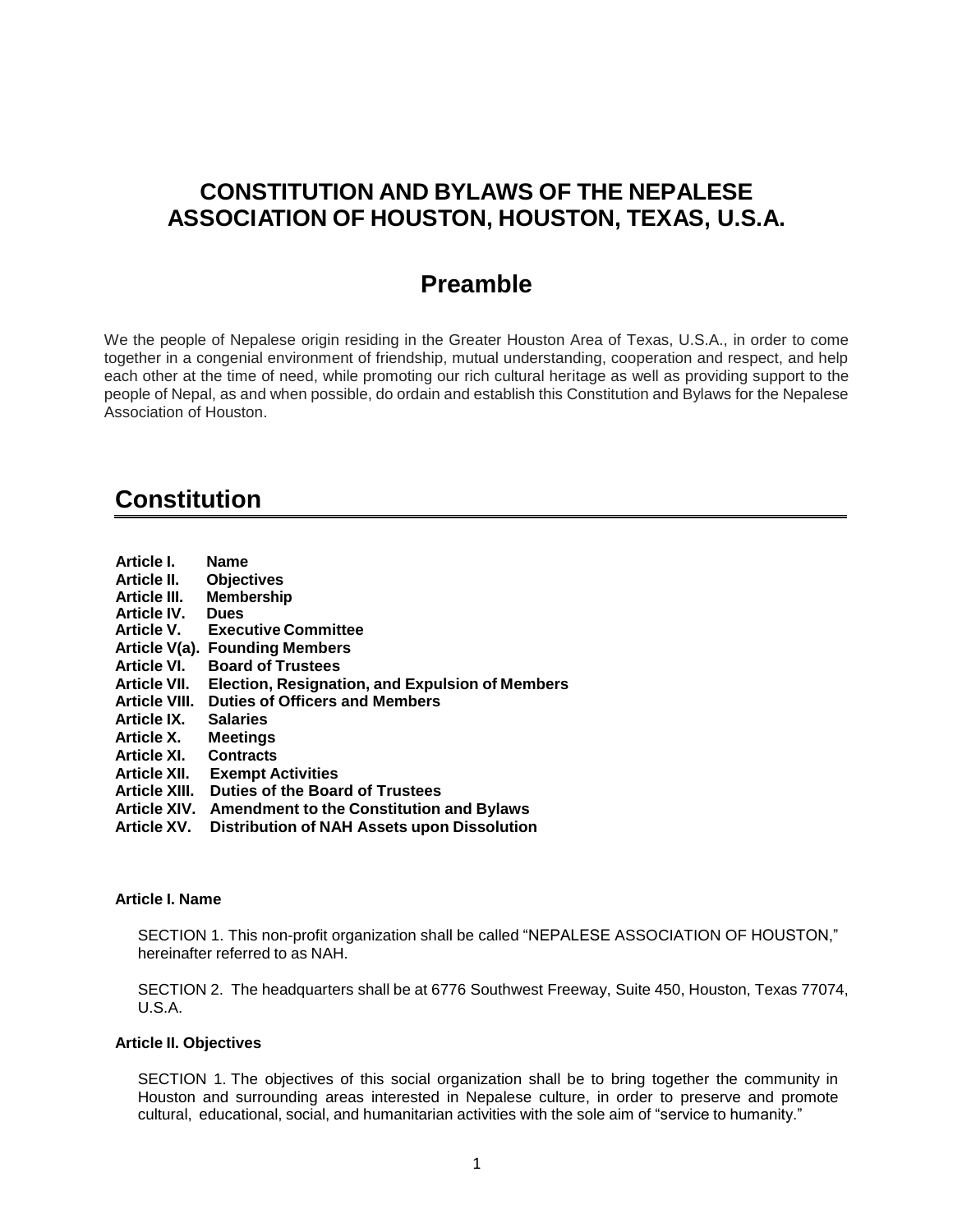#### <span id="page-3-0"></span>**Article III. Membership**

SECTION 1. Any adult, 18 years and older, who subscribes to the ideals and objectives of NAH, is devoted to social service, is interested in Nepalese cultural activities, and is willing to contribute to the betterment of the Nepalese community, is eligible to become the member of NAH

SECTION 2. The membership of NAH shall consist of Individual Members, Family Members, and Life Members.

#### <span id="page-3-1"></span>**Article IV. Dues**

SECTION 1. The fiscal year of NAH shall commence on the first day of January of each year and end on the thirty-first day of December the same year.

SECTION 2. The schedule of annual dues shall be set forth in the Bylaws.

#### <span id="page-3-2"></span>**Article V. Executive Committee**

SECTION 1. The Executive Committee shall consist of the President, Immediate Past President, First Vice President, Second Vice President, Secretary, Assistant Secretary, Treasurer, Assistant Treasurer and nine (9) Members.

SECTION 2. All the officers of the Executive Committee shall serve for a term of two years. The officers must be members of NAH.

SECTION 3. The Executive Committee shall draw the annual budget and a list of activities for the fiscal year and present those to the members in the General Body Meeting.

SECTION 4. The Immediate Past President shall be the officer who had served as President in the Preceding term. The immediate Past President shall be a voting member of the executive committee.

#### <span id="page-3-3"></span>**Article V (a). Founding Members**

**Article V (a)** has been repealed. The Founding Members shall be duly recognized on the NAH website.

#### <span id="page-3-4"></span>**Article VI. Board of Trustees**

SECTION 1. The members of the Board of Trustees shall consist of the three Founding Members and Past Presidents.

SECTION 2. The term of the members of the Board of Trustee shall be for life as long as they live in the Greater Houston Area.

#### <span id="page-3-5"></span>**Article VII. Election, Resignation, and Expulsion of Members**

**SECTION 1.** The method of election of the members of the Executive Committee shall be as set forth in the Bylaws.

SECTION 2. Any member in good standing may resign from NAH as set forth in the Bylaws.

SECTION 3. Any member may, for the good of NAH, be suspended or expelled from NAH at any time as set forth in the Bylaws.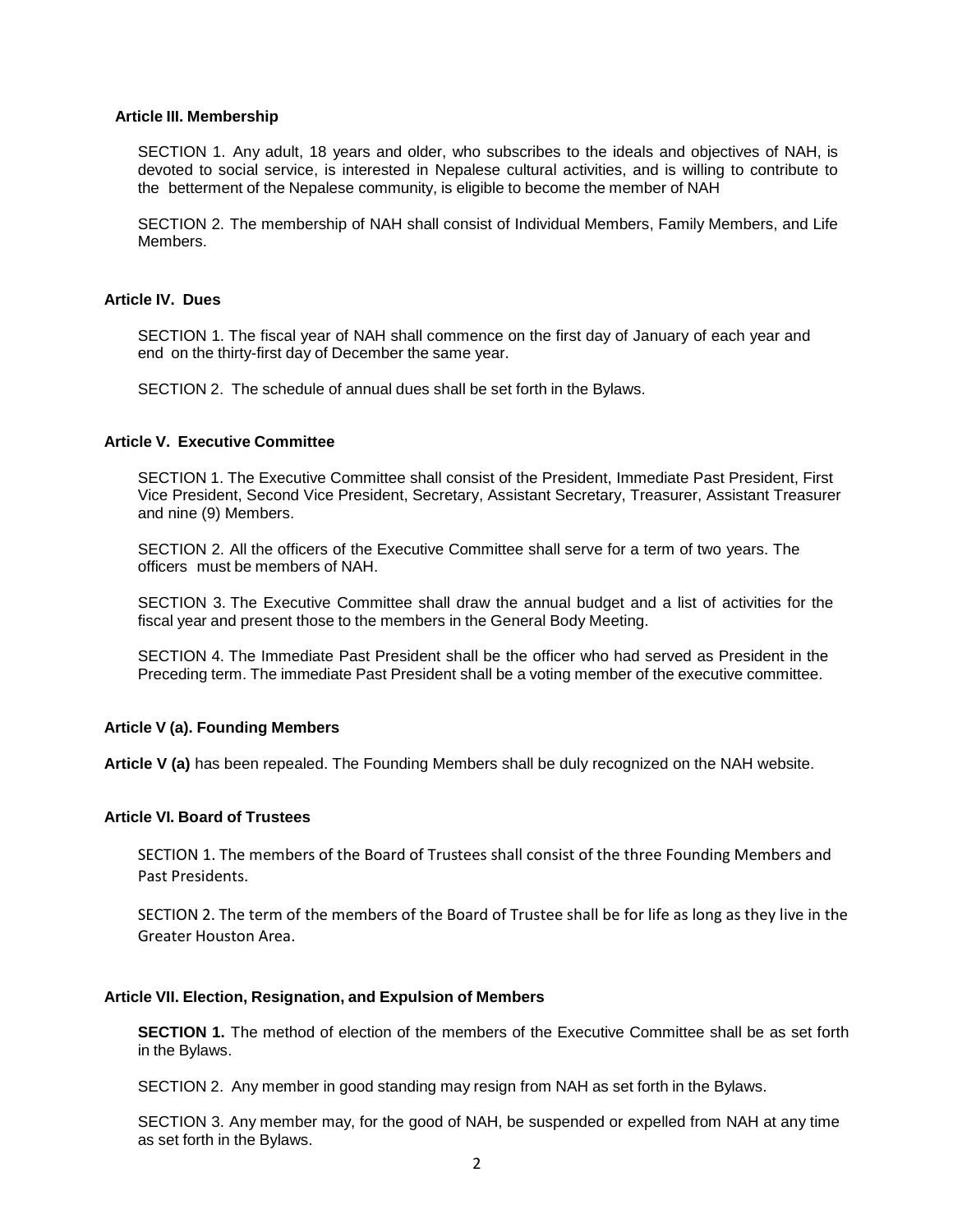#### <span id="page-4-0"></span>**Article VIII. Duties of Officers and Members**

SECTION 1. The President shall be the presiding officer at all meetings of NAH, shall supervise the affairs of NAH, and shall perform such other duties as may be assigned to him by the Executive Committee. The President shall help foster cordial feelings among the members, and shall act for the growth of NAH. The President shall also be responsible for resolving any problem or settling any dispute related to NAH activities.

SECTION 2. The First Vice president shall assist the President in carrying out the affairs of NAH. To the extent authorized by law, the First Vice President shall have such other powers as the Executive Committee may determine and shall perform such other duties as may be assigned to him by the Executive Committee. In the event of the President's absence or disability, the First Vice President shall perform the duties and possess and exercise all the powers of the President.

SECTION 3. The Second Vice President shall assist the First Vice President in executing the affairs of NAH. In the event of the First Vice President's absence or disability, the Second Vice President shall perform the duties and possess and exercise all the powers of the First Vice President.

SECTION 4. The Secretary shall have charge of books, documents, and papers as the Executive Committee may determine and shall have the custody of NAH seal. The Secretary shall attend all meetings and keep the minutes of the meetings of the Executive Committee and members of NAH. The Secretary shall keep a record of the names and addresses of all NAH members, and such book shall be opened for inspection, as prescribed by law. The Secretary shall keep in touch with all the members of NAH and call the General Body Meeting annually. The Secretary shall perform such additional duties as may be directed by the Executive Committee.

SECTION 5. The Assistant Secretary shall assist the Secretary in executing the affairs of NAH. In the event of the Secretary's absence or disability, the Assistant Secretary shall perform the duties and possess and exercise all the powers of the Secretary.

SECTION 6. The Treasurer, under the direction of the Executive Committee, shall oversee the financial affairs of NAH, and shall have the custody of all funds, property, and securities of NAH, subject to such regulations as may be imposed by the Executive Committee. The Treasurer shall keep record of the receipt and disbursal of all NAH funds according to the Internal Revenue Service (IRS) Guidelines, and shall prepare and submit a report covering the fiscal year to the Executive Committee. The Treasurer shall perform such additional duties as may be directed by the Executive Committee.

SECTION 7. The Assistant Treasurer shall assist the Treasure in executing the affairs of NAH. In the event of the Treasurer's absence or disability, the Assistant Treasurer shall perform the duties and possess and exercise all the powers of the Treasurer.

SECTION 8. The nine (9) Members of the Executive Committee shall perform duties as assigned to them by the Executive Committee. The Executive Committee may form sub-committees to conduct the affairs of NAH in which case the Members shall take charge of such sub-committees.

#### <span id="page-4-1"></span>**Article IX. Salaries**

.

SECTION 1. All the officers of the Executive Committee shall be honorary officers, receiving no salary or compensation for their service to NAH.

#### <span id="page-4-2"></span>**Article X. Meetings**

SECTION 1. NAH shall hold at least one meeting of the members each year, this meeting to be known as the General Body Meeting.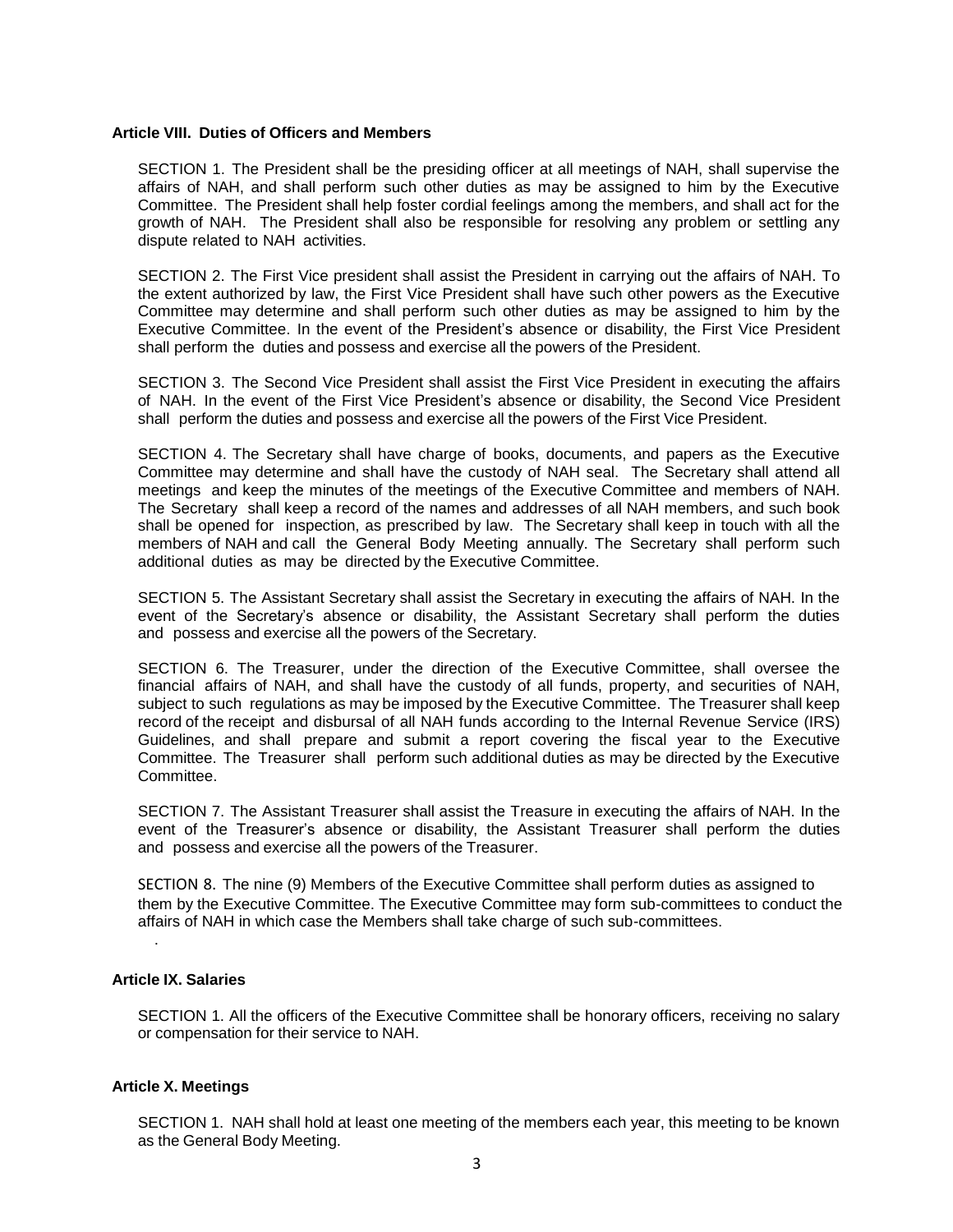SECTION 2. The General Body Meeting shall be held at a time and place designated by the Executive **Committee.** 

SECTION 3. Election of the Executive Committee shall be held in the General Body Meeting.

SECTION 4. The Board of Trustees may call additional meetings of NAH, as necessary.

SECTION 5. All Officers and Members of the Executive Committee are expected to attend at least 50 percent of the officially scheduled meetings. In the event an officer or a member of the Executive Committee fails to attend these meetings more than three (3) consecutive times without excuse, the president may take appropriate action as per the decision taken in consultation with the Board of Trustees.

#### <span id="page-5-0"></span>**Article XI. Contracts**

SECTION 1. Except as otherwise provided herein, the Executive Committee may authorize any officer or agent to enter into any contract or execute and deliver any instrument on behalf of NAH and such authority may be general or confined to a specific instance; and unless so authorized by the Executive Committee, no officer, agent, or employee shall have any power or authority to bind NAH by any contract or engagement or to pledge its credit or render its liable pecuniary for any purpose or any amount.

#### <span id="page-5-1"></span>**Article XII. Exempt Activities**

SECTION 1. Notwithstanding any other provision herein, no member, director, officer, employee, or representative of NAH shall take any action or carry on any activity by or on behalf of NAH not permitted to be taken or carried on by an organization exempt under SECTION 501(c) (3) of the Internal Revenue Code and its Regulations as they now exist, or as they may hereafter be amended, or an organization contributions to which are deductible under SECTION 170 (c) (2) of such Code and Regulations as they now exist or as they may be hereafter amended.

#### <span id="page-5-2"></span>**Article XIII. Duties of the Board of Trustees**

SECTION 1. The Board of Trustees shall provide guidance and direction to the Executive Committee based on their experience, knowledge and skills accomplished while serving in the responsible positions of NAH in the past, as and when necessary.

SECTION 2. The Board of Trustees shall review the activities of NAH and recommend to the Executive Committee appropriate changes in programs and policies.

SECTION 3. The Board of Trustees shall constantly review the Constitution and Bylaws and recommend to the Executive Committee appropriate amendments to meet the changing needs of NAH.

SECTION 4. The Board of Trustees shall provide mediation as an impartial body to resolve conflicts and controversies within the Executive Committee, as and when necessary.

SECTION 5. The Board of Trustees shall approve any expenses exceeding Ten Thousand Dollars (\$10,000.00) after evaluation of the need and appropriateness of such expenses.

SECTION 6. The Board of Trustees shall provide consultation to the Executive Committee for expulsion of Officers and Members of the Executive Committee as well as ratify the expulsion following the Executive Committee securing a two third majority vote, as and when necessary.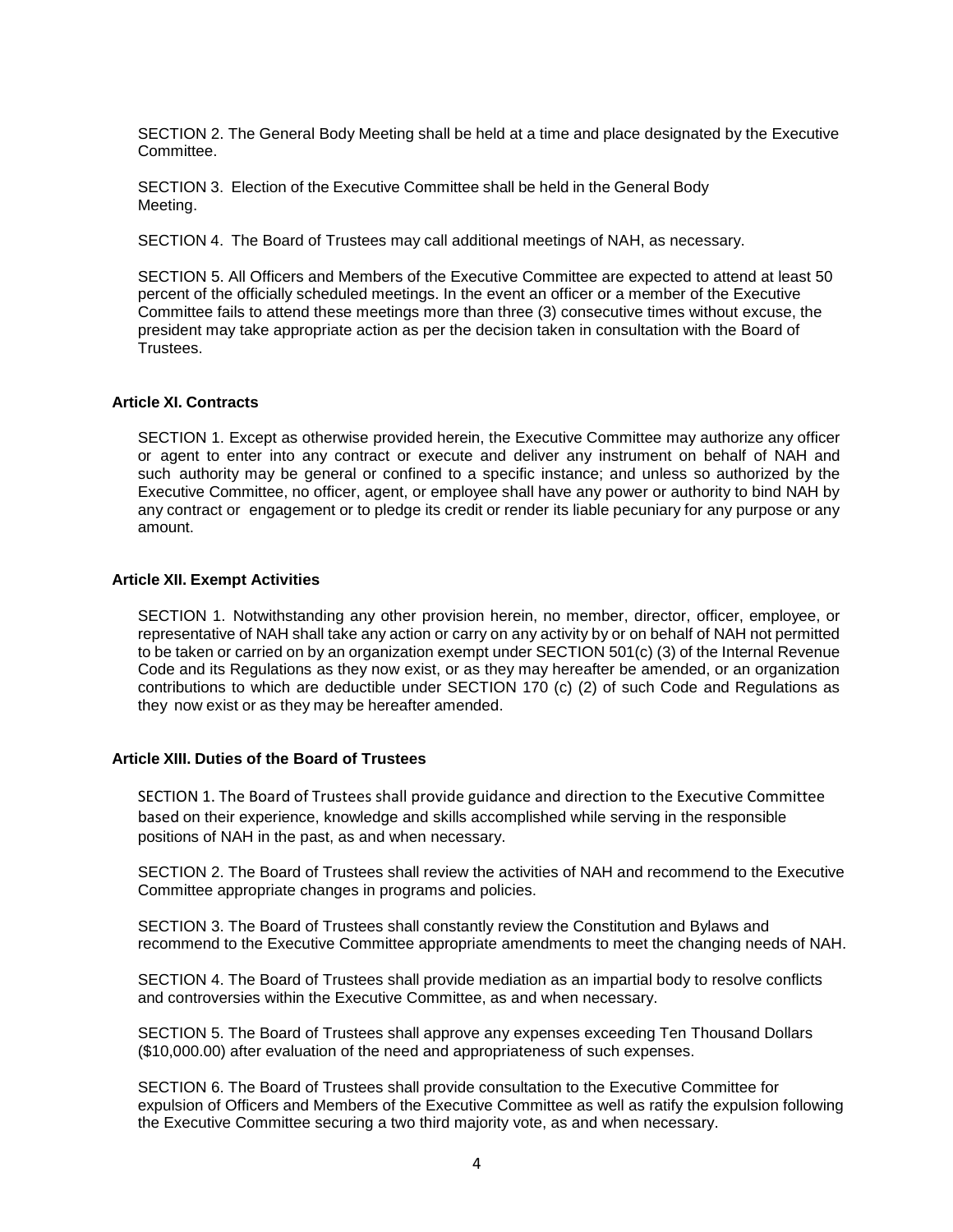#### <span id="page-6-0"></span>**Article XIV. Amendment to the Constitution and Bylaws**

SECTION 1. Amendments to this Constitution and Bylaws may be proposed by the Executive Committee or by a petition containing signatures of at least ten percent of the members of NAH in good standing.

SECTION 2. At the annual General Body Meeting, all proposed amendments received since the previous General Body Meeting shall be considered. For the amendment to pass, it must be approved by at least two-third of the total membership in good standing, present in the General Body Meeting.

SECTION 3. Those amendments to the Constitution and Bylaws rejected in the General Body Meeting must be resubmitted under the provisions of this Article if they are to be further considered.

#### <span id="page-6-1"></span>**Article XV. Distribution of NAH Assets upon Dissolution**

SECTION 1. No officer, member, employee or a member of a committee, or person connected with NAH, or any private individual, shall receive at any time any of the net earnings or profits from the operation of NAH, provided, however, that this shall not prevent payment to any such reasonable compensation for services rendered to or for NAH in effecting any of its purposes as shall be determined by the Executive Committee; and no such person or persons shall be entitled to share in the distribution of any of NAH upon the dissolution of NAH. All members of NAH shall be deemed to have expressly consented and agreed upon such dissolution or winding up of the affairs of NAH, whether voluntary or involuntary, the assets of NAH, after all debts have been satisfied, then remaining in the hands of the Executive Committee shall be distributed, transferred, conveyed, delivered, and paid over, in such amounts as the Executive Committee may determine or as may be determined by a court of competent jurisdiction upon application of the Executive Committee, exclusively to charitable, religious, scientific, literary, or educational organization which would then qualify under the provision of Section 501 (c) (3) of the Internal Revenue code and its Regulations as they now exist or as they may hereafter be amended.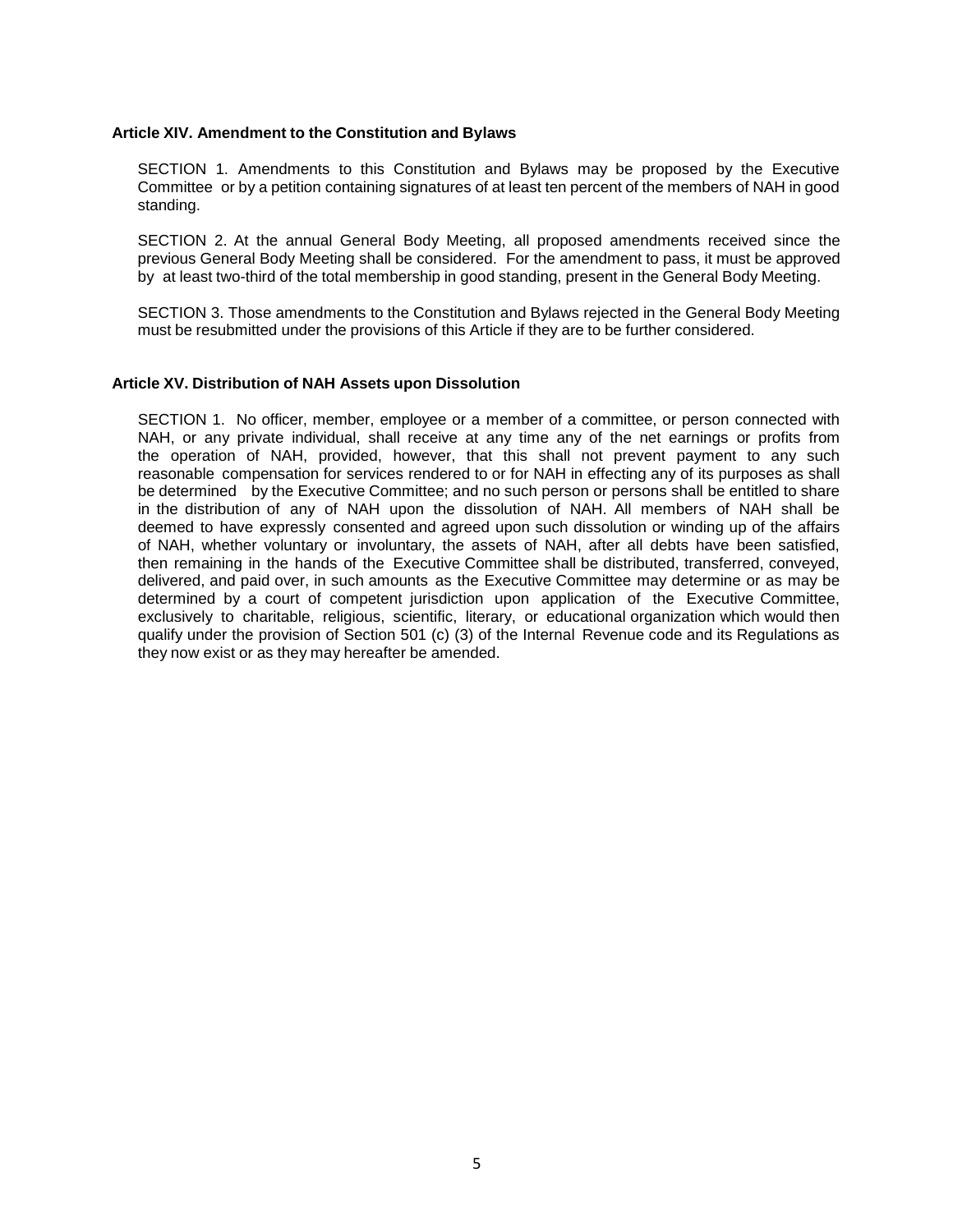## <span id="page-7-0"></span>**Bylaws**

- <span id="page-7-1"></span>**Article I. Election of Officers**
- **Article II. Resignation of Members of Executive Committee**
- **Article III. Expulsion of Members**
- **Article IV. Membership Fee Schedule**
- **Bank Accounts**
- **Article VI. Revenues**
- **Article VII. Eligibility Requirements for Executive Committee Candidacy**
- **Article VIII. Invalidation by Court Order**

#### **Article I. Election of Officers**

SECTION 1. The Officers of the Executive Committee, except the Immediate Past President, shall be elected by the unanimous decision of the members of NAH at the General Body Meeting. In the event, a position(s) cannot be filled by unanimous decision; the Officer(s) shall be elected by secret ballot at the General Body Meeting by a simple majority of the votes cast. Each candidate for the office should be nominated by one member and seconded by another member of NAH. An individual shall not be nominated for more than one position.

SECTION 2. Each member voting, should be a member of NAH at least thirty (30) days prior to the Election Day, and can cast one vote for each position.

SECTION 3. The election results shall be final and binding on all parties.

SECTION 4. The term of all Officers of the Executive Committee shall be two (2) years except the Immediate Past President. The position of Immediate Past President shall be transferred only to new Immediate Past President.

SECTION 5. The newly elected Officers shall begin their term one month after the election date to allow time to transfer power in this transition period from incumbent to newly-elected Officers.

SECTION 6. No officer shall serve in the same position more than two (2) consecutive terms.

#### <span id="page-7-2"></span>**Article II. Resignation of Members of Executive Committee**

SECTION 1. Any Officer or Member of the Executive Committee may resign at any time. Such resignations shall be submitted in writing to the President, and if the resigning officer is the President, the resignation should be submitted to the Board of Trustees.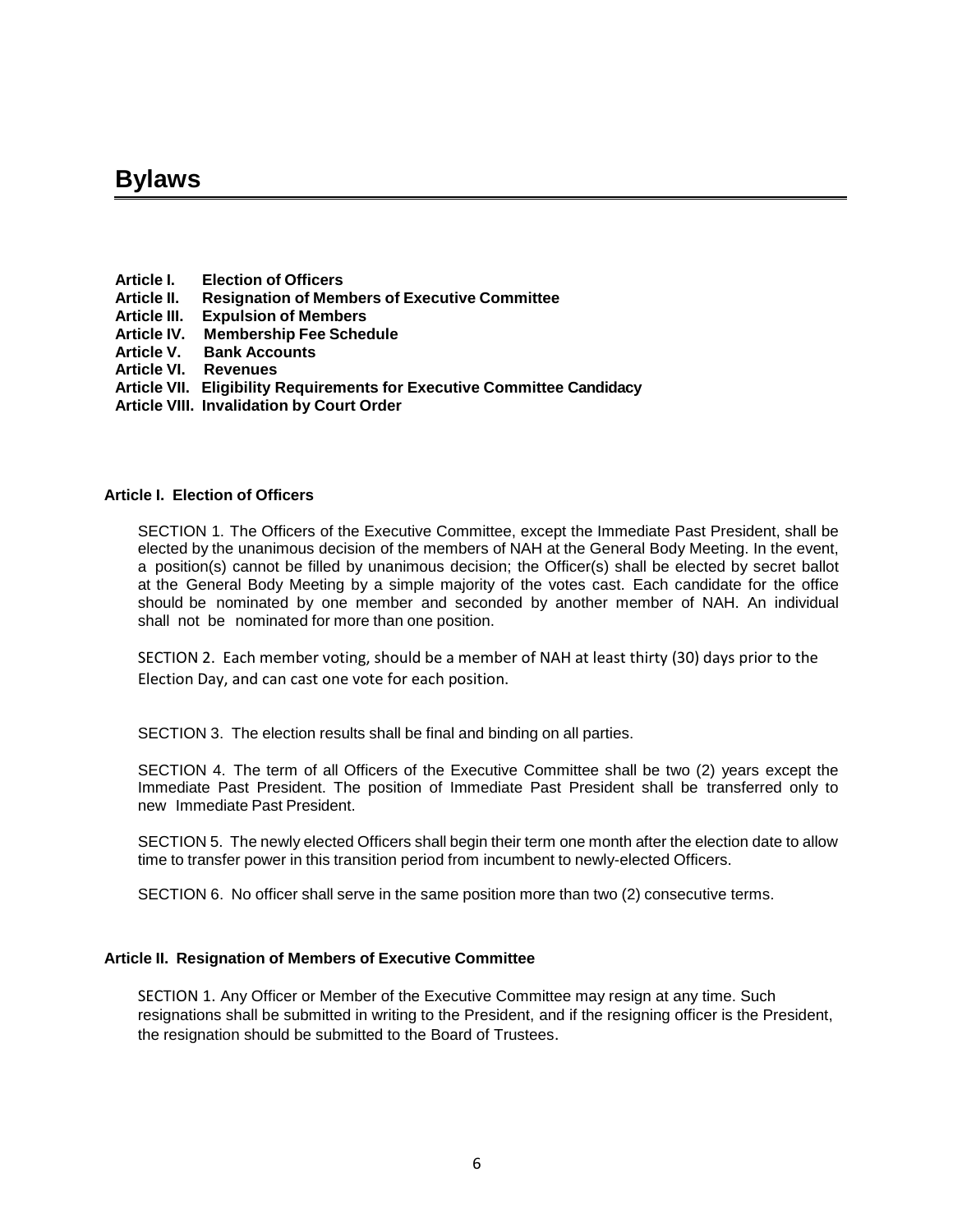#### <span id="page-8-0"></span>**Article III. Expulsion of Members**

SECTION 1. Any officer or member of the Executive Committee may be expelled by the Executive Committee upon ratification by the Board of Trustees for the reason of nonfeasance, malfeasance, conduct detrimental to the interests of NAH, lack of adherence with its objectives and ideals, or refusal to render reasonable assistance in carrying out its purposes. If such situation arises, the Executive Committee shall first consult with the Board of Trustees and obtain their concurrence, and then propose and secure the vote of a two-third majority of the Executive Committee at a regular meeting to expel the officer or member from NAH.

SECTION 2. The officer or member proposed to be expelled shall be entitled to at least five days' notice in writing from the Executive Committee giving time, date, and place of the meeting. At such meeting, that officer or member shall be entitled to appear before and heard by the Board of Trustees and the Executive Committee.

#### <span id="page-8-1"></span>**Article IV. Membership Fee Schedule**

SECTION 1. Any adult, 18 year and older, who is qualified under Section 1 of the Article III of the Constitution shall pay annual membership dues as follows: Individual Membership \$10.00 and Family Membership \$20.00. The annual Individual Life Membership dues is \$200.00 and the Family Life Membership, \$300. The Family Membership includes the husband, wife and children below the age of 18 years.

SECTION 2. The annual membership fee, except the Life Membership, shall be due in January every year.

SECTION 3. In no case shall any donation or membership fee from any member be refused in part or in whole.

#### <span id="page-8-2"></span>**Article V. Bank Accounts**

SECTION 1. The joint signatures of the Treasurer and any of the President, the First Vice President, or the Secretary, shall operate the bank account.

SECTION 2. The Treasurer will be in charge of the bank pass book, check books, etc., and shall maintain proper receipts and cancelled checks for all expenses.

SECTION 3. The bank account shall be operated under the name "NEPALESE ASSOCIATION OF HOUSTON." The revenues may be placed either in the interest-bearing accounts or checking accounts, or in both, as deemed advisable by the Treasurer.

#### <span id="page-8-3"></span>**Article VI. Revenues**

SECTION 1. The source of revenue of NAH will be as follows: membership fee, revenues from cultural activities, and donations from individuals and/or organizations.

#### <span id="page-8-4"></span>**Article VII. Eligibility Requirements for Executive Committee Candidacy**

SECTION 1. Any NAH member, 21 year and older, shall be eligible to contest in the election for the position of a member, or Assistant Secretary, or Assistant Treasurer in the NAH Executive Committee.

SECTION 2. The candidate for the position of President is required to have served for at least two terms in the NAH Executive Committee. In addition, the candidate for the President position must have served in the current Executive Committee of the NAH, and must have completed the tenure.